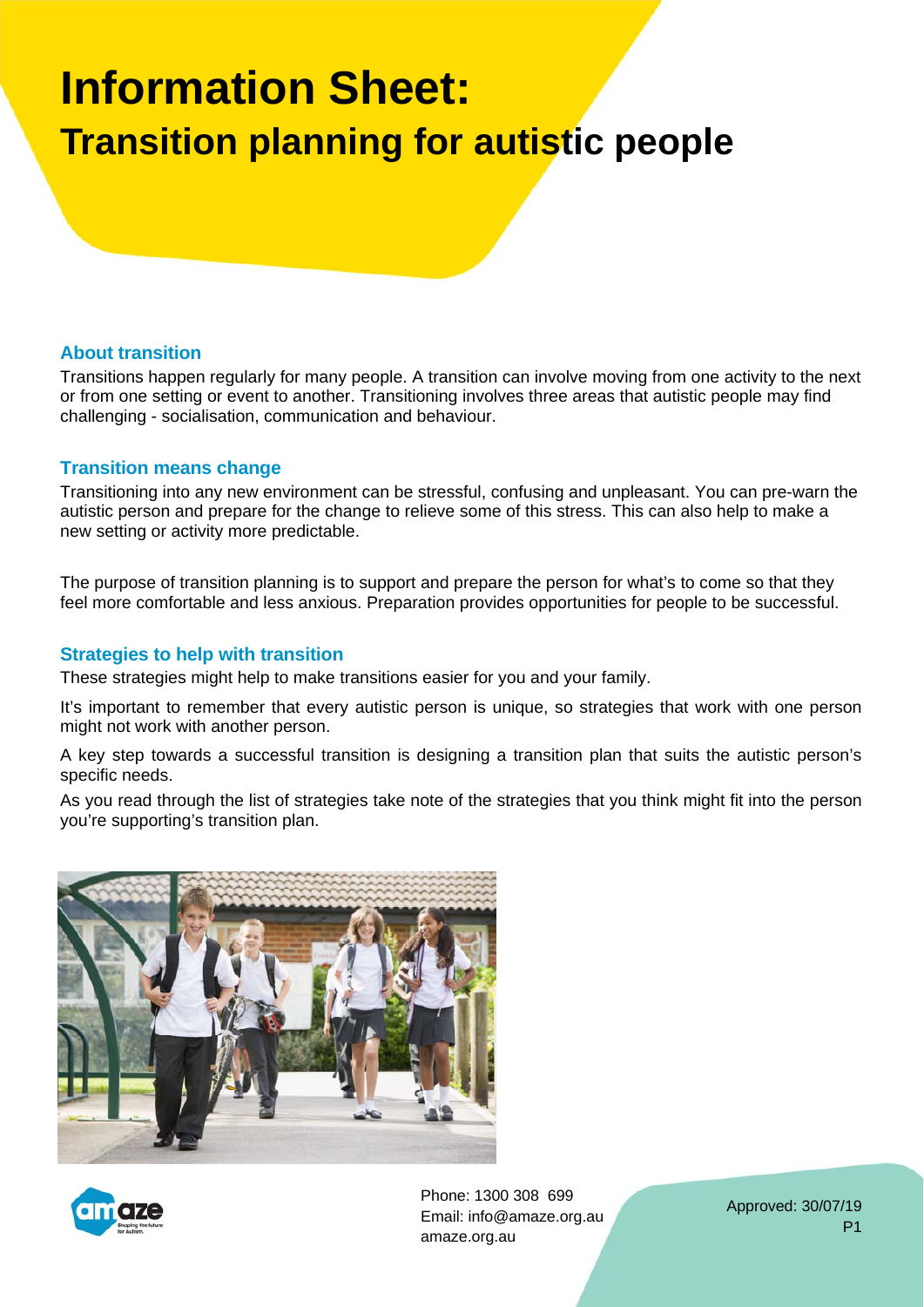## **Transition planning for autistic people**

### **Strategies to help with transition**

1. Set aside time to prepare for the transition.

2. Visit the new environment and meet some of the new people before the transition starts.

3. Make an individual profile that lists the persons' strengths and challenges and share this with relevant people, for example teaching staff, managers etc.

4. Prepare support structures and routines to place in the new environment – for example visual timetables, diaries or wall charts and tailor these to suit the autistic person.

5. Include activities in timetables, diaries, and wall charts in the order they happen so that the person knows what's happening next.

6. Create a map of the new environment and mark key locations such as entrances/exits, toilets, classroom, office(s), library, nurse etc.

7. Use visual instructions, for example, pictures to represent activities, classrooms, break times etc.

8. Visit any unstructured outdoor areas within the new environment, such as courtyards or playgrounds.

9. Create a photo album or video of different people and places in the new environment that the autistic person can refer back to at any time.

10. Write a social script that can be read on a regular basis, before and during the transition process.

11. Identify a quiet space or safe area where the person can retreat to if necessary.

12. Make checklists to guide the person. For example, a checklist for packing their school bag.

13. Use a clock, watch or timer to help the person to understand the time periods that change throughout the day.

14. Use simple, direct and firm language when talking about transition stages.

15. Provide limited choices for activities. This empowers the person without being overwhelming.



Phone: 1300 308 699 Email: info@amaze.org.au amaze.org.au